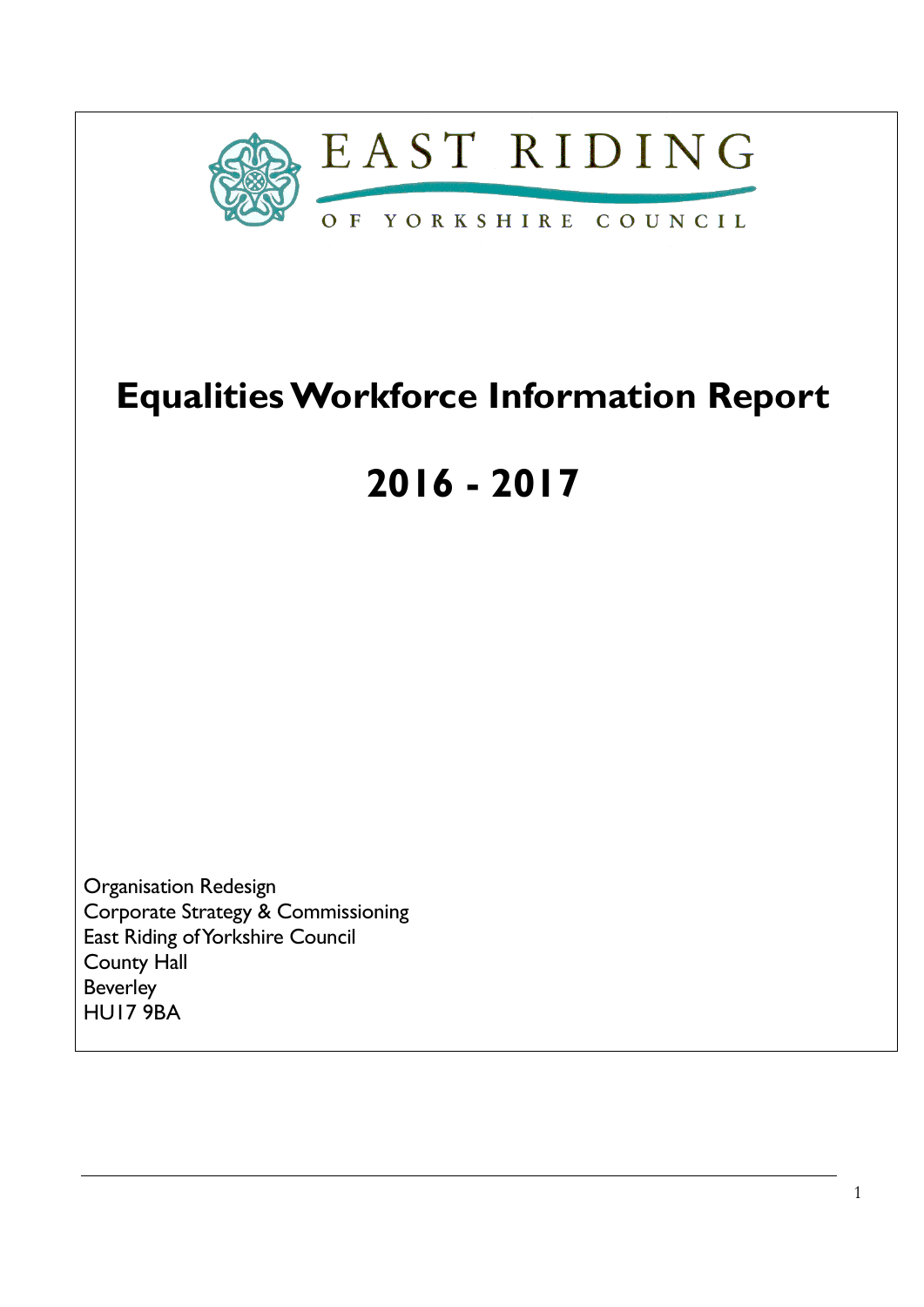| <b>Contents</b>           | Page                    |
|---------------------------|-------------------------|
| Introduction              | $\mathbf{3}$            |
| Types of contract         | $\mathbf{3}$            |
| Turnover                  | $\overline{\mathbf{4}}$ |
| Reasons for leaving       | 5                       |
| Age                       | 6                       |
| Gender                    | 6                       |
| Grading                   | $\overline{7}$          |
| Ethnicity                 | 9                       |
| Disability                | 10                      |
| Sexual Orientation        | 10                      |
| Religion                  | 10                      |
| <b>Training Delivered</b> | 10                      |
| Recruitment               | $\mathbf{H}$            |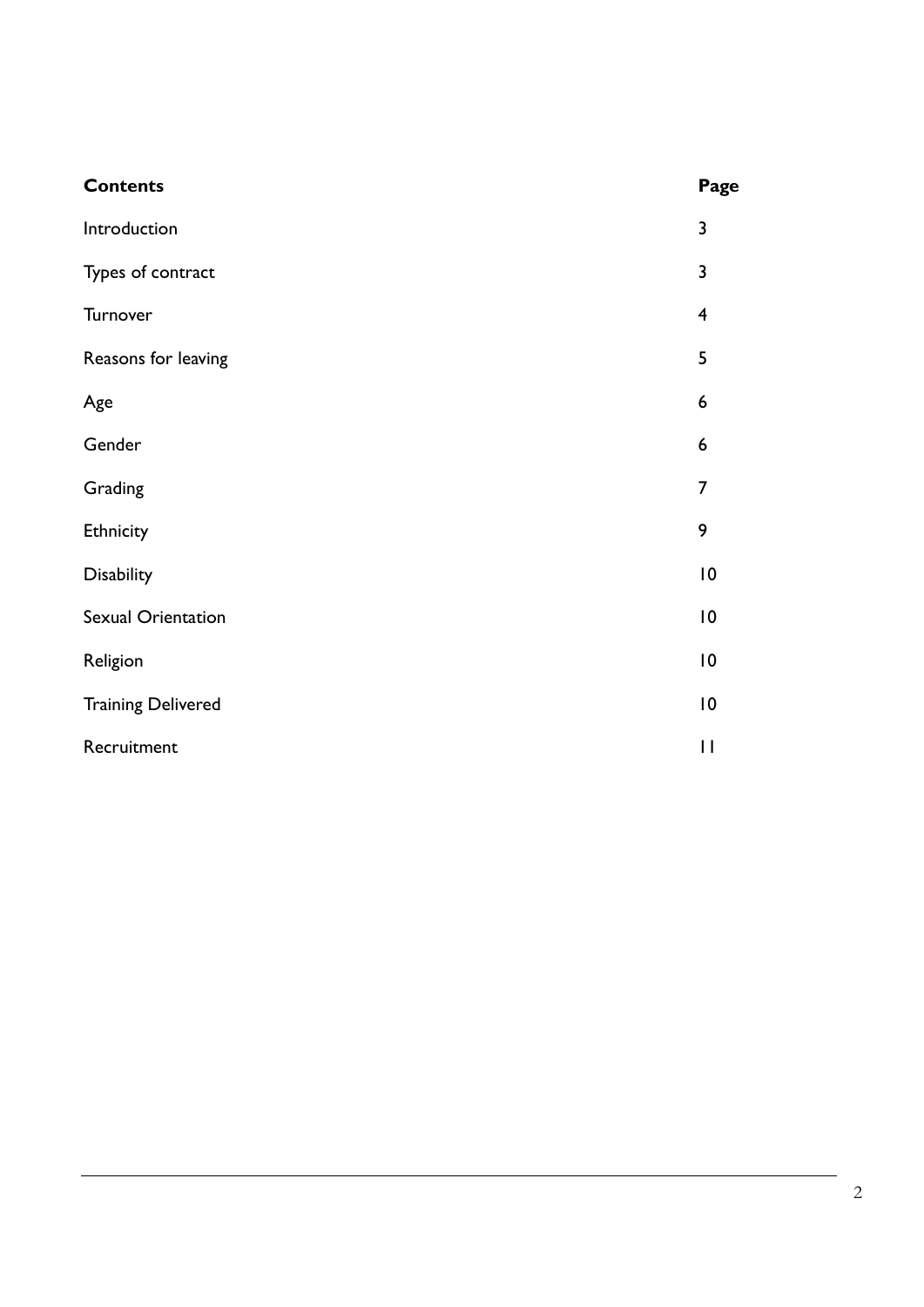# **1. Introduction**

- 1.1 The Equality Act 2010 requires that the Council monitors and publishes information in relation to protected groups. The Act protects people from discrimination on the basis of 'protected characteristics' which are as follows:
- disability
- gender reassignment
- pregnancy and maternity
- race this includes ethnic or national origins, colour and nationality
- religion or belief
- sex, and
- sexual orientation
- age
- marriage and civil partnership
- 1.2 The source data for most of the information in this report was extracted from the Council's Pay-Personnel system (iTrent) and relates to data held on 31 March 2017 and is excluding schools. Where data is provided voluntarily by staff the information shown below is the information that is known.

# **2. Types of contract**

- 2.1 All data in relation to posts and whole time equivalents (WTE) relates to posts occupied on  $31^{st}$ March 2017.
- 2.2 Figure 1 shows the distribution of full and part-time posts for each directorate.



*Figure 1*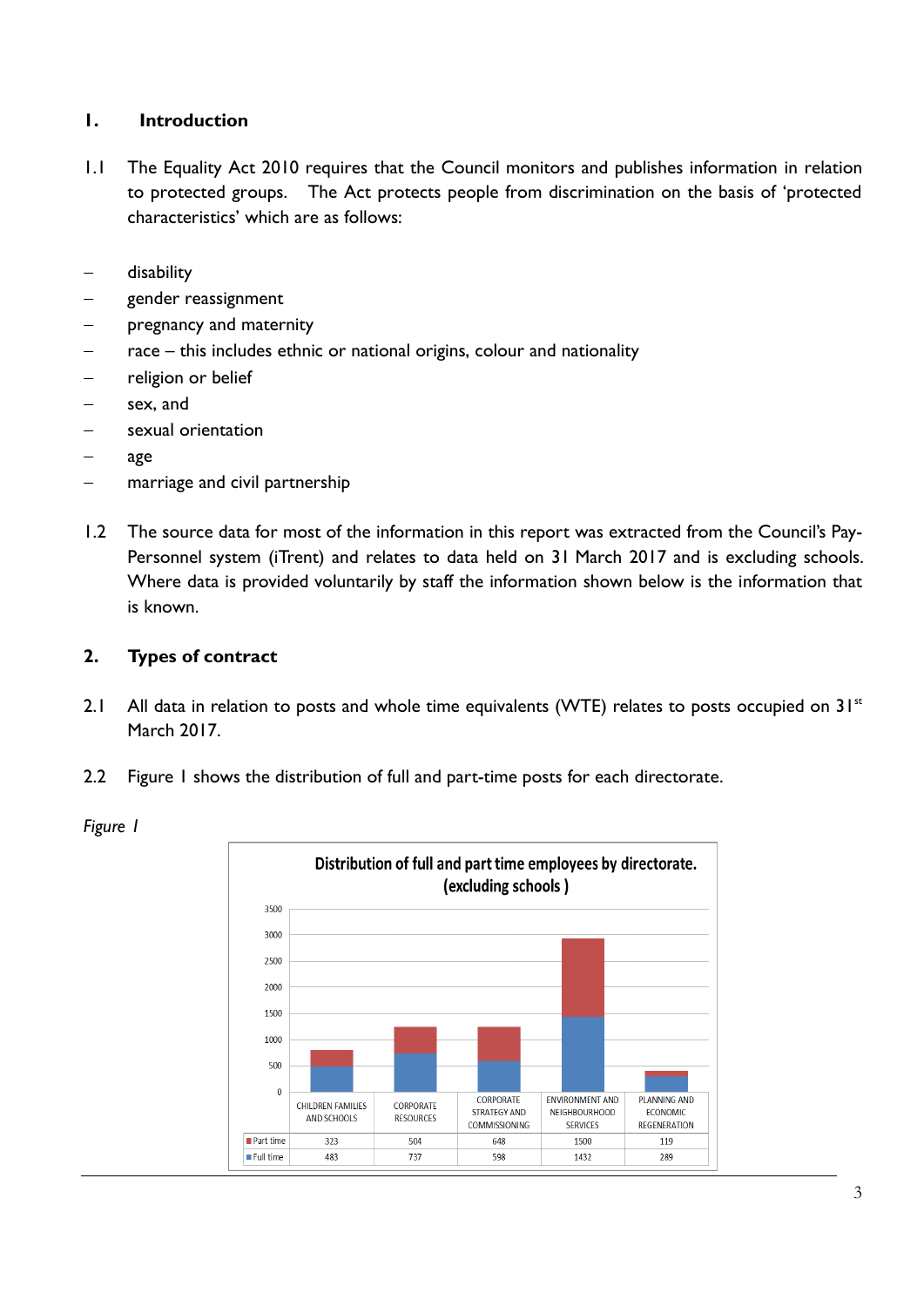2.3 59.0% of women work part time and 24.4% of men. Overall this equates to 46.6% of employees working part time.

# **3. Turnover**

3.1 Figure 2 shows the turnover rate for all employees (excluding casuals) for each directorate, An employee who has multiple posts is counted multiple times.





- 3.2 Turnover of staff who left the Authority during the period 1 April 2016 to 31 March 2017 is 10.4%.
- 3.3 Figure 3 shows turnover of permanent staff expressed as a percentage of permanent employees and turnover of temporary staff expressed as a percentage of temporary staff. This includes people who leave a temporary contract on one day but who are reappointed on another temporary contract at a later date. An employee who has multiple posts is counted multiple times.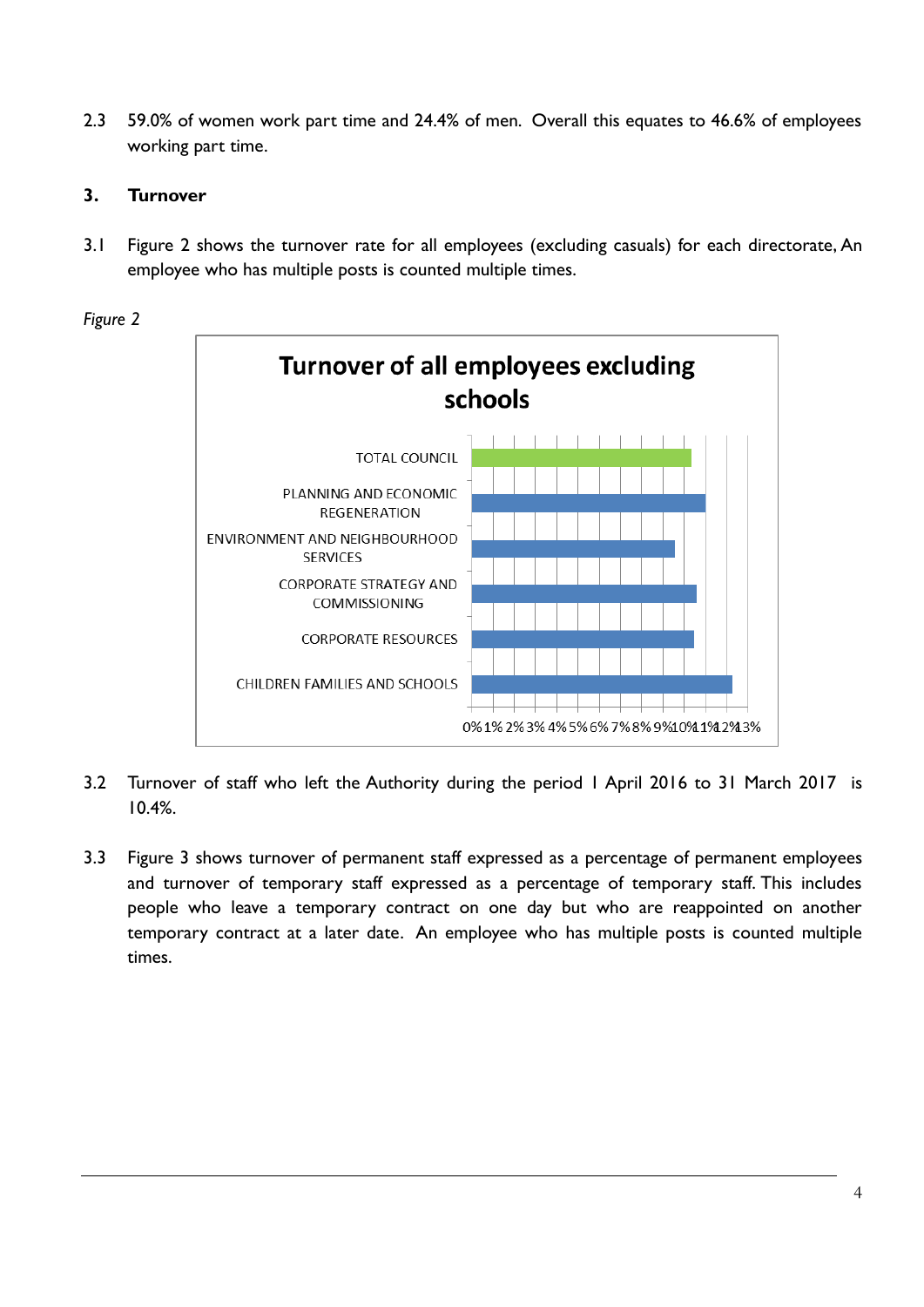*Figure 3*



- 3.4 Turnover of employees on permanent contracts expressed as a percentage of permanent employees is 8.8%.
- 3.5 Turnover of temporary employees expressed as a percentage of temporary employees is 18.4%.

# **4. Reasons for leaving as recorded on iTrent**

## **Retirement**

- 4.1 Employees retiring from the Authority accounted for 17.8% of those leaving during the year.
- 4.2 98.0% of retirees were white British
- 4.3 61.0% of retirees were women.
- 4.4 Figure 4 shows the age group of people who retired:

*Figure 4*

| Age group   | ℅     |
|-------------|-------|
| Under 55    | 0.8%  |
| 55 to 59    | 21.1% |
| 60 to 64    | 39.8% |
| 65 to 69    | 35.0% |
| 70 and over | 3.3%  |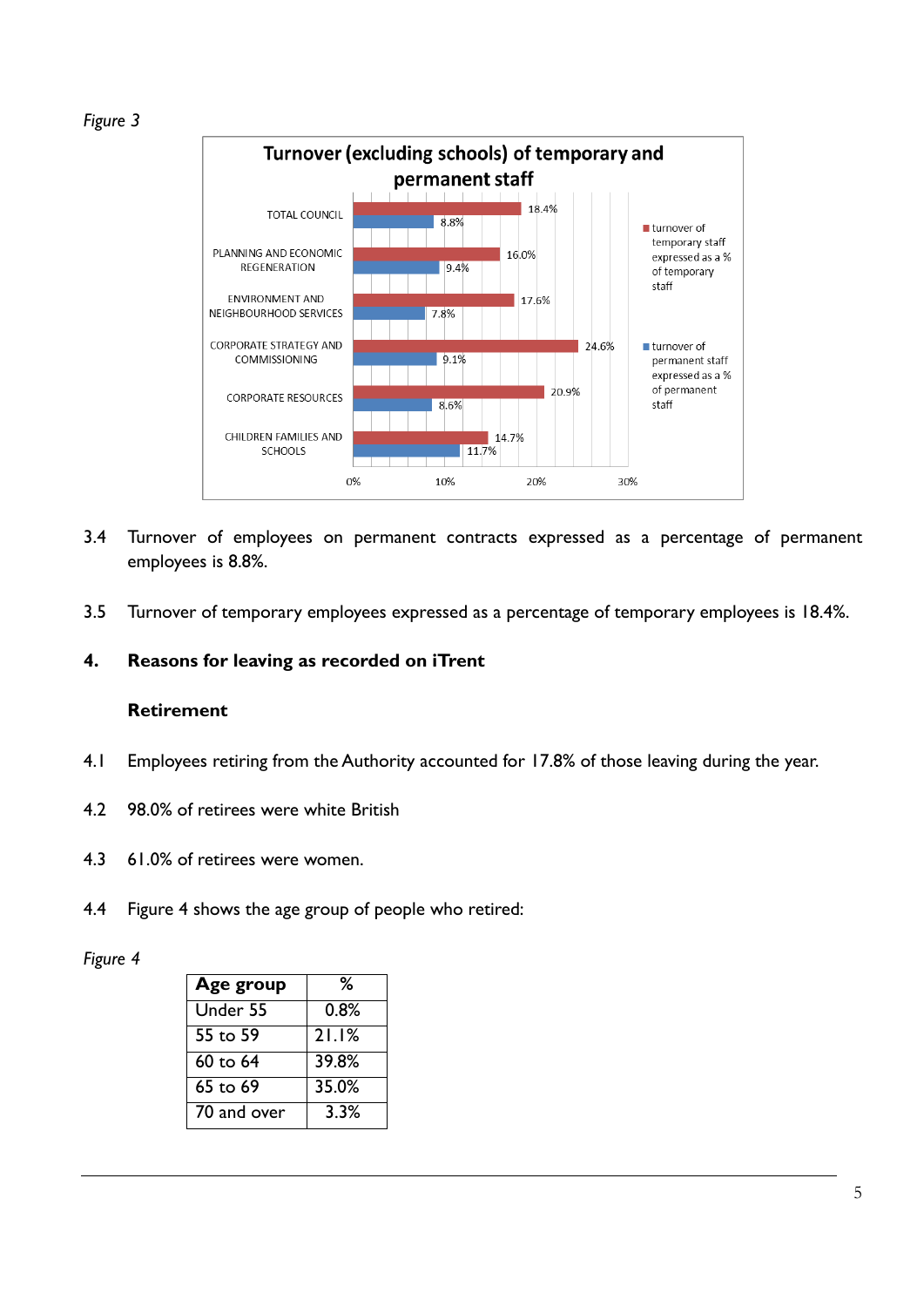- 4.5 One retiree aged under 55 left on the grounds of ill health.
- 4.6 8.1% of people that retired had a disability.

## **Redundancy**

- 4.7 52.9% of posts subject to redundancy were occupied by women which is less than the overall workforce profile (64.3%).
- 4.8 1.1% of all redundant posts were occupied by people whose ethnicity was non-white British.
- 4.9 No-one subject to redundancy had a disability.

# **5. Age**

5.1 Figure 5 shows the percentage of employees by gender, in grouped age bands.

*Figure 5*



- 5.2 27.2 % of the workforce is over 55, including 2.8% who are over 65.
- 5.3 6.3% of the workforce is under 25.

## **6. Gender**

- 6.1 64% of the workforce is female.
- **7. Grading**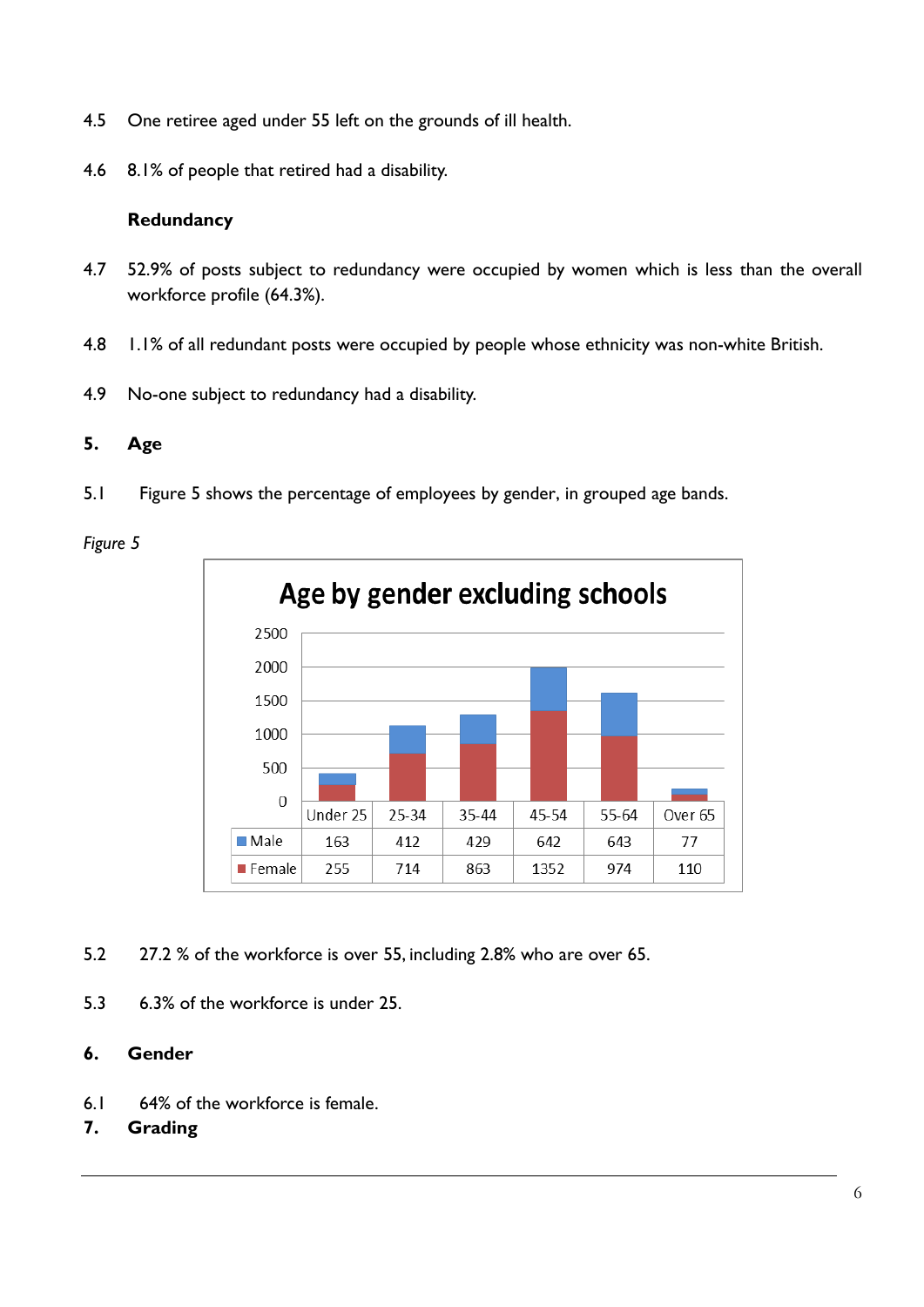7.1 Figure 6 shows the total number of employees by gender and spinal column point for 2016/17, for the main pay grades.



*Figure 6*

- 7.2 66.9% of those employed up to and including SCP 14, are women. This is higher than the whole workforce ratio which is 64.0% women.
- 7.3 39.3% of those employed from SCP 46 and above are women. This is lower than the whole workforce ratio.
- 7.4 Figure 7 shows the percentage of people who have a disability for the main pay grades.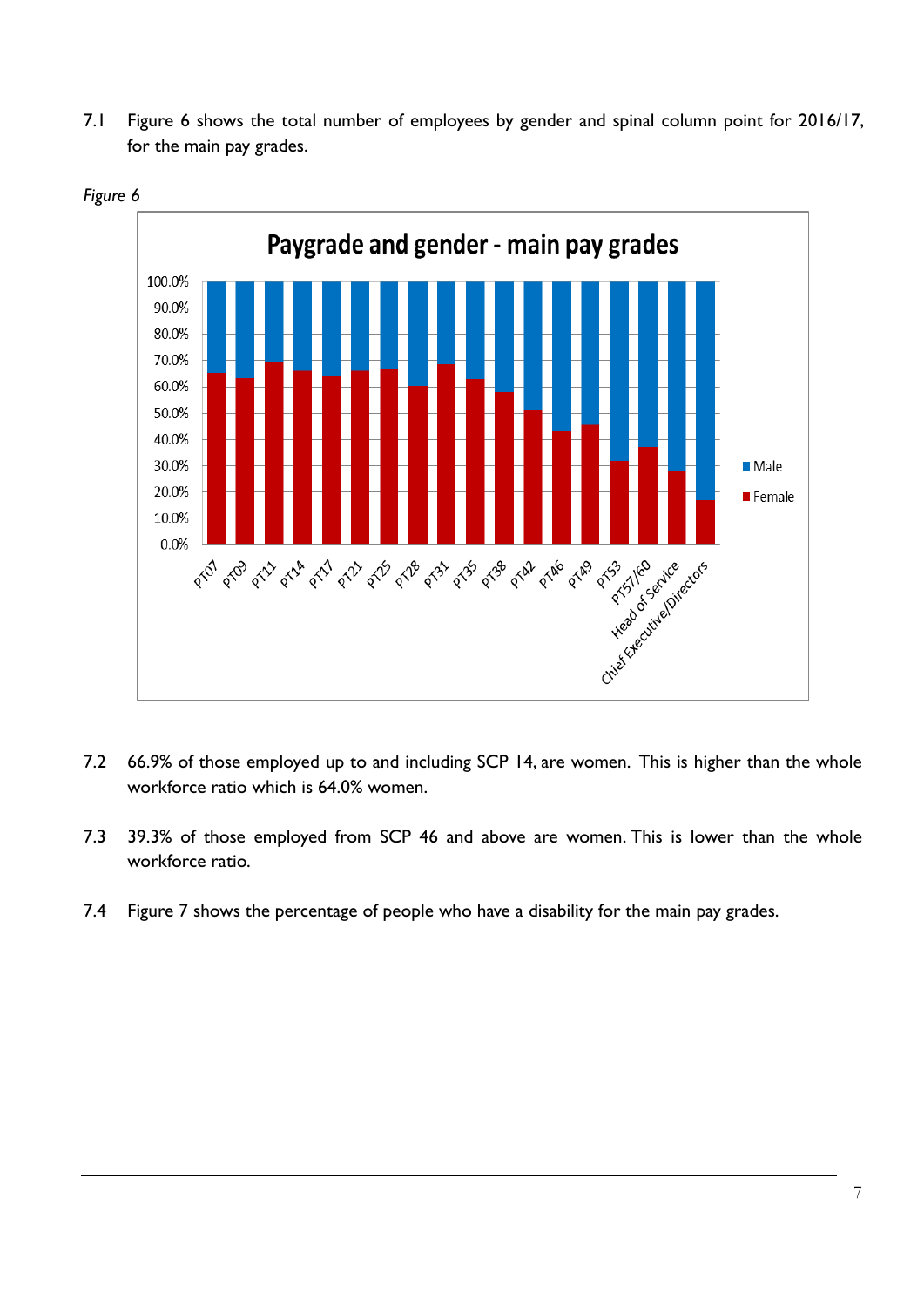



7.5 Figure 8 shows the distribution of non-white British employees by grade.

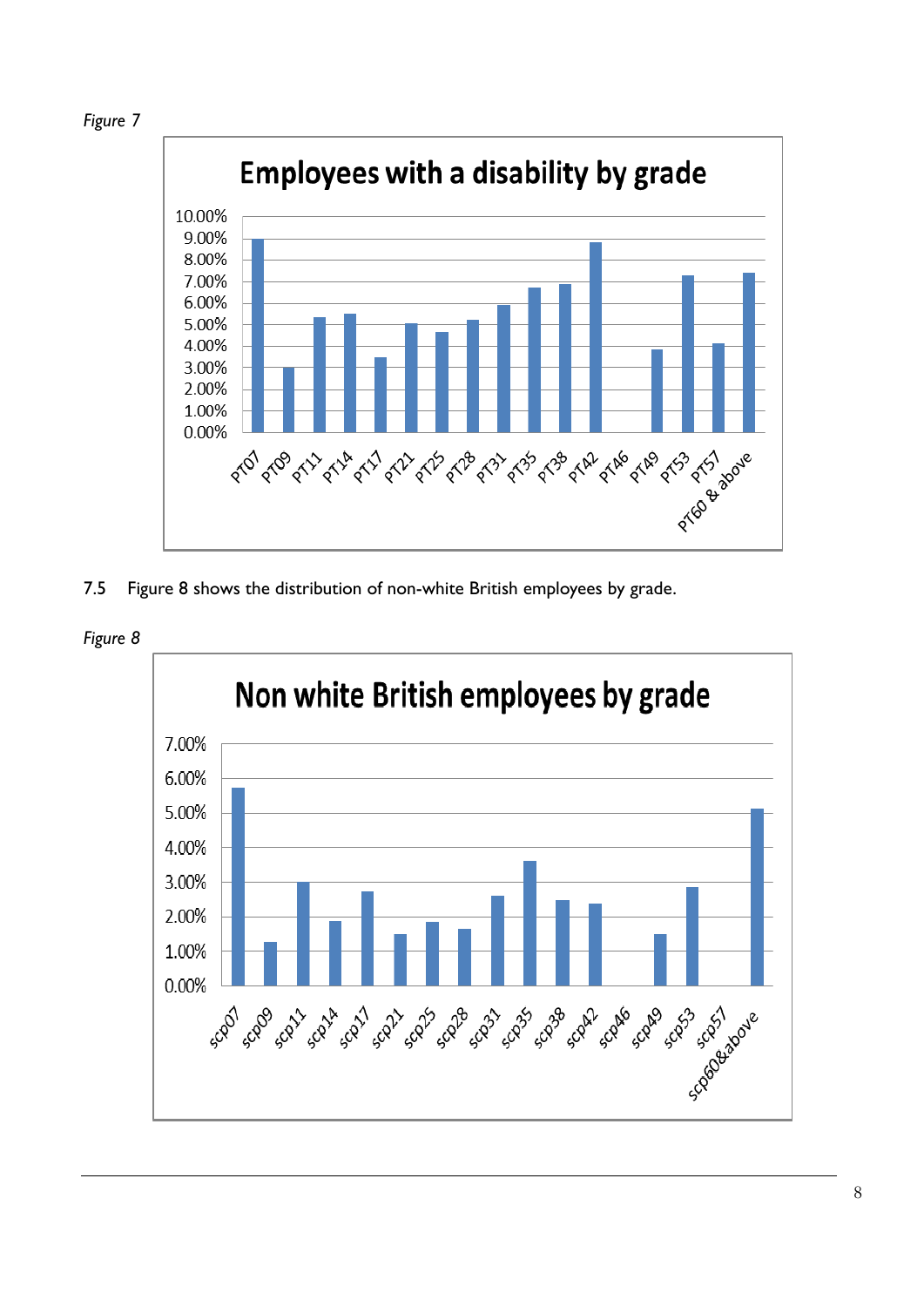# **8. Ethnicity**



8.2 Figure 10 shows the distribution of ethnic groups across all directorates.

8.1 Figure 9 shows the proportion of employees who are non-white British in each directorate.

#### *Figure 10*

| <b>Ethnicity (where known)</b>                                                     | $%$ of<br>workforce |
|------------------------------------------------------------------------------------|---------------------|
| Asian/Asian British - Any other Asian background                                   | 0.3%                |
| Asian/Asian British - Chinese                                                      | 0.1%                |
| Asian/Asian British - Indian                                                       | 0.1%                |
| Black/African/Caribbean/Black British - African                                    | 0.1%                |
| Mixed/multiple ethnic groups -<br>Any other black Mixed/multiple ethnic background | 0.2%                |
| Mixed/multiple ethnic groups - White and Asian                                     | 0.1%                |
| Mixed/multiple ethnic groups - White and Black African                             | 0.1%                |
| Mixed/multiple ethnic groups - White and Black Caribbean                           | 0.1%                |
| Other ethnic group - Any other ethnic group                                        | 0.1%                |
| White - Any other White background                                                 | 1.1%                |
| White - English/Welsh/Scottish/Northern Irish/British                              | 97.4%               |
| White - Irish                                                                      | 0.2%                |

8.3 Overall, 2.6% of employees are non-White British.

8.4 The above figures include staff employed on temporary contracts, who have been employed for less than 12 months.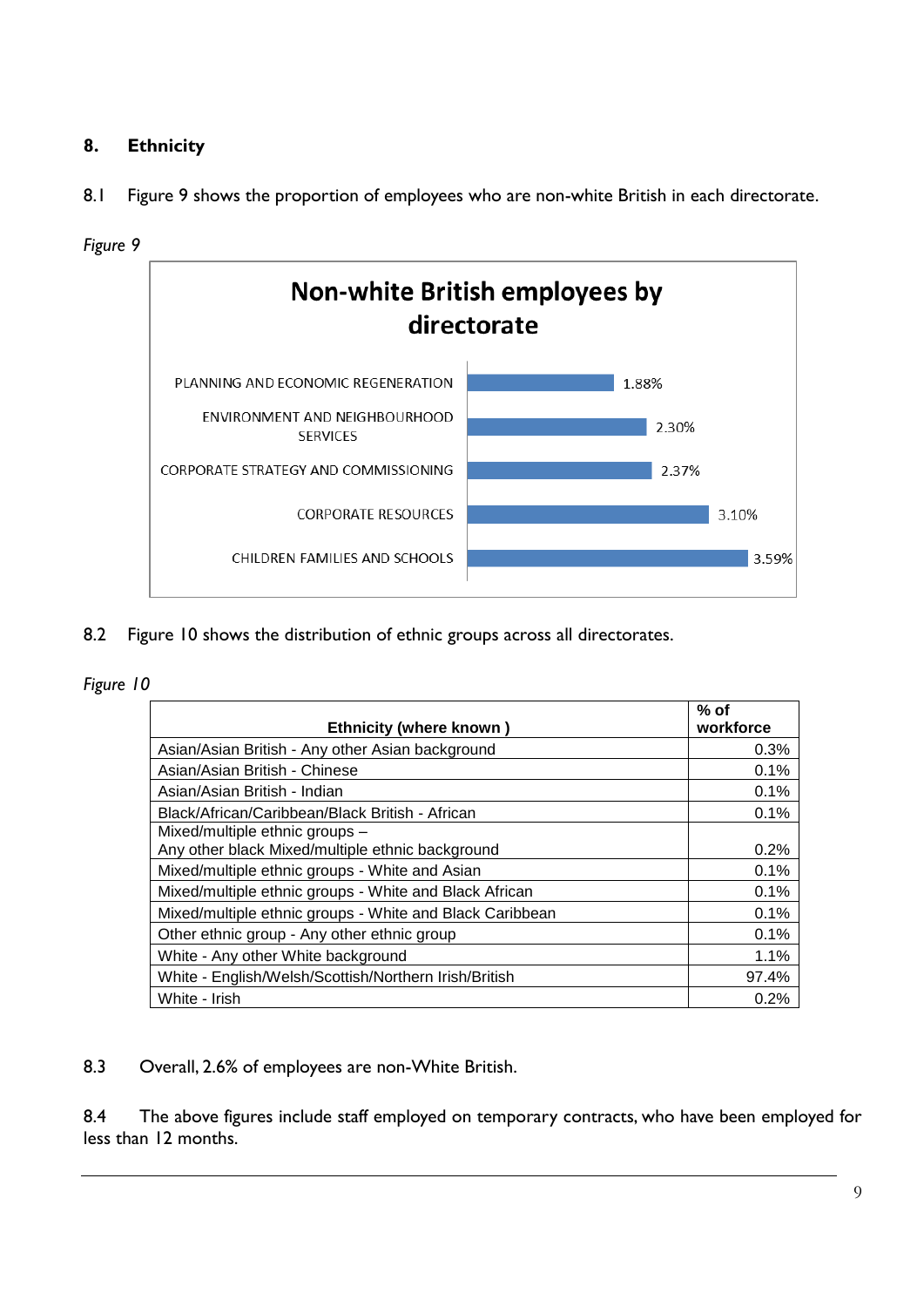# **9. Disability**

- 9.1 Figures obtained from iTrent indicate that 5.4% of employees consider themselves to have a disability.
- 9.2 The Census 2011 showed that 12.1% of the population aged 16 to 64 in the East Riding had a long term health problem/disability that affected their day to day activities.

## **10. Sexual Orientation**

10.1 Employees are able to record their sexual orientation if they chose to do so. This functionality is increasingly being used by staff on the iTrent system. Figure 11 shows sexual orientation of the workforce.

*Figure 11*

| <b>Bisexual</b>               | 0.3% |
|-------------------------------|------|
| Gay man                       | 1.6% |
| Gay woman/lesbian             | 1.2% |
| Heterosexual/straight   96.9% |      |

# **11. Religion**

11.1 Religion is recorded in the same way as for sexual orientation and Figure 12 shows religion of the workforce.

*Figure 12*

| Agnostic                   | 10.3% |
|----------------------------|-------|
| Atheist                    | 22.3% |
| Buddhist - Mahayana        | 0.5%  |
| Christian - Orthodox       | 13.9% |
| Christian - Protestant     | 32.5% |
| Christian - Roman Catholic | 12.0% |
| Other                      | 8.3%  |
| Sikhism                    | 0.2%  |

# **12. Training Delivered**

12.1 Of courses delivered, 31.8% were attended by men and 68.2% by women. The workforce overall is 35.7% men and 64.3% women.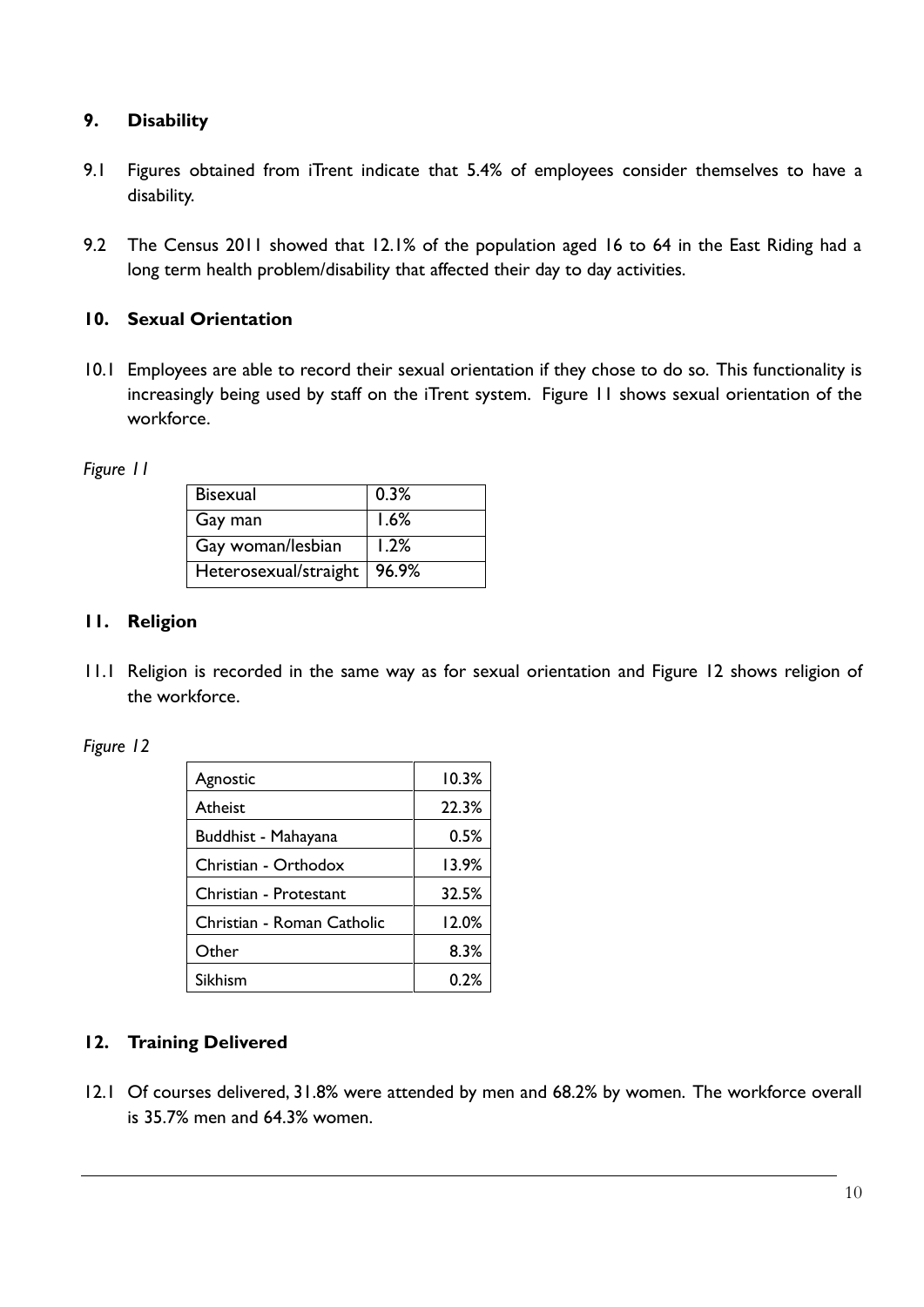12.2 People attending training were 97.1% white British and 2.9% non-white British. The workforce profile is 99.4% white British.

# **13. Recruitment**

- 13.1 All information includes appointments of casuals but excludes moves due to service restructures.
- 13.2 There were 7,864 applicants in 2016/17.
- 13.3 Figure 13 shows the age distribution of applicants, interviewees and appointees.





- 13.4 49.6% of applications were submitted by people aged under 35 with 46.3% of appointments made to people aged under 35.
- 13.5 People interviewed under 25 were proportionately more successful than the other groups at being appointed. However people interviewed and aged 25 to 34 were proportionately least successful at being appointed than any age group.
- 13.6 4.8% of applicants declared a disability. 2.7% of appointments were made to people who had declared a disability. Therefore people who declared a disability were proportionately less successful at securing employment following application.
- 13.7 61.8% of applicants were female and 67.7% of appointments were female. Women were